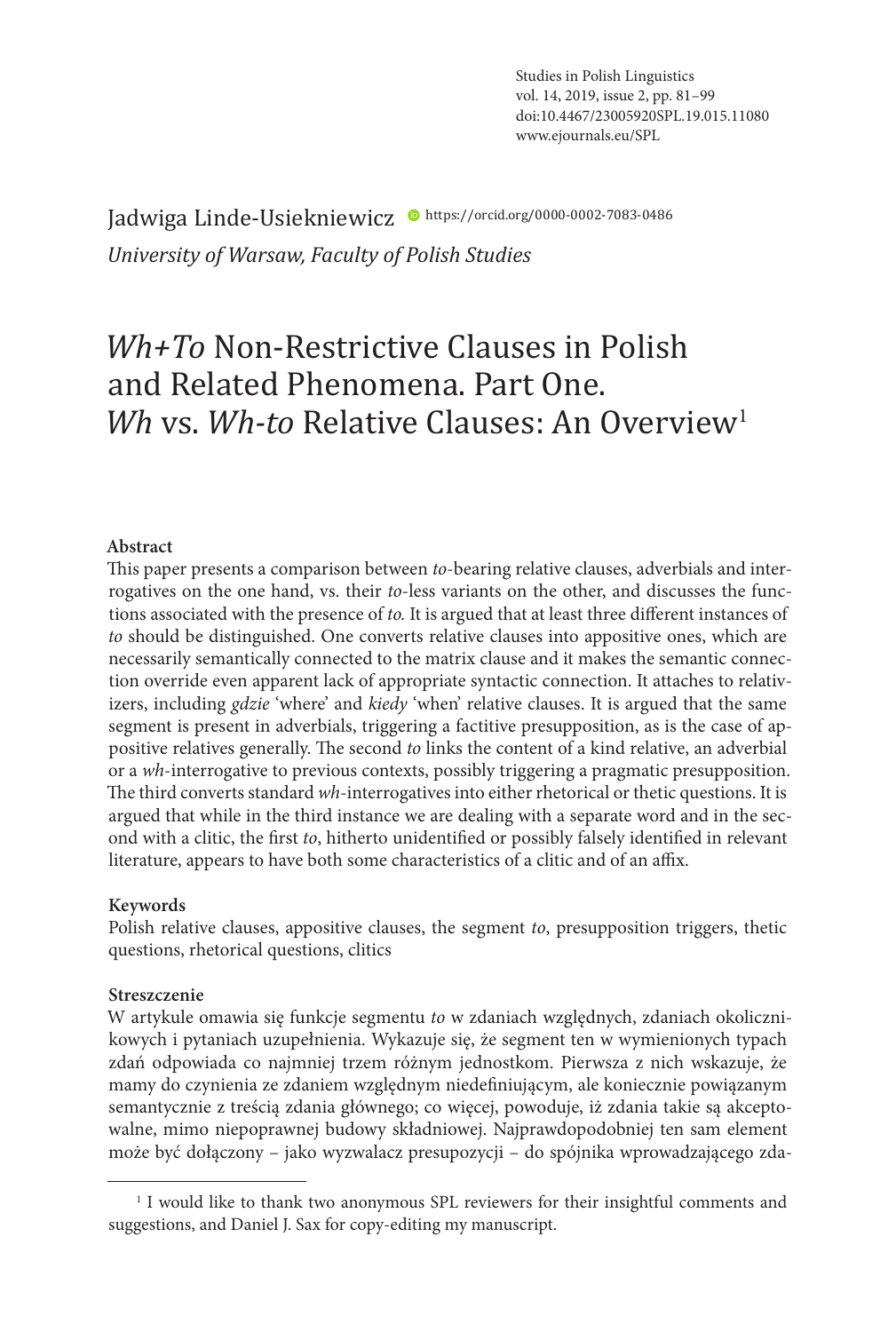nie okolicznikowe miejsca i czasu. Druga jednostka to wykładnik nawiązania, być może związany z presupozycją pragmatyczną, obecna w pytaniach uzupełnienia i w zdaniach względnych utożsamiająco-uogólniających. Trzecia jednostka natomiast, pojawiająca się w pytaniach, przekształca je w pytania retoryczne lub tetyczne. O ile ta ostatnia jednostka ma status wyrazu, o tyle wykładnik nawiązania wykazuje wszelkie własności wiązane z klitykami. Status pierwszej jednostki jest problematyczny, jako że wykazuje cechy zarówno klityki, jak i afiksu.

#### **Słowa kluczowe**

zdania względne w języku polskim, zdania niedefiniujące, segment *to*, wyzwalacze presupozycji, pytania tetyczne, pytania retoryczne, klityki

# Introduction

This paper attempts to analyze a set of non-restrictive relative clauses in Polish that bear a *to* segment attached to the relativizer against a broader background of certain *wh-to* clauses. At least one of the subtypes of *wh*-*to* relative clauses has been overtly identified in the relevant literature (Topolińska 1984; Bańko 2013; Mendoza 2010; Dobaczewski 2018: 229; Linde-Usiekniewicz in print) – namely, non-restrictive relative clauses featuring an internal head in addition to an external one. In such clauses, *to* is obligatorily attached to the relativizer *który*.

- (1) *Za zasługi został nawet burmistrzem Cognac, który to urząd piastował przez ponad 20 lat*. (Mendoza 2010: 1) 'In acknowledgment of his services, he was even made the mayor of Cognac, which office he held for over 20 years.' (transl. JL-U)
- (2) *Widziałem wczoraj moją dawną nauczycielkę, która to nauczycielka obecnie pracuje w teatrze*. (Topolińska 1984: 346, cited in Mendoza 2010) 'Yesterday I saw my former schoolmistress, which schoolmistress works now in a theater.' (transl. JL-U)

With the exception of Mendoza (2010), such non-restrictive relative clauses have been rather marginally treated and overlooked in the syntactic literature (see Linde-Usiekniewicz in print for discussion).

Even less attention, with the notable exception of Mendoza (2010), has been paid to the fact that the segment *to* can attach to *który* in appositive clauses, even in the absence of internal heads, though removing *to* does not lead to ungrammaticality.2 It may nevertheless result in a change in the interpretation of the relative clause. Thus (3) is appositive, while (4) is either restrictive or appositive (I will discuss the issue later on).

<sup>2</sup> According to Mendoza (2010: 8), *który to* in (3) represents the relative pronoun *który* with a modal particle *to* attached, not the relative pronoun *który to.*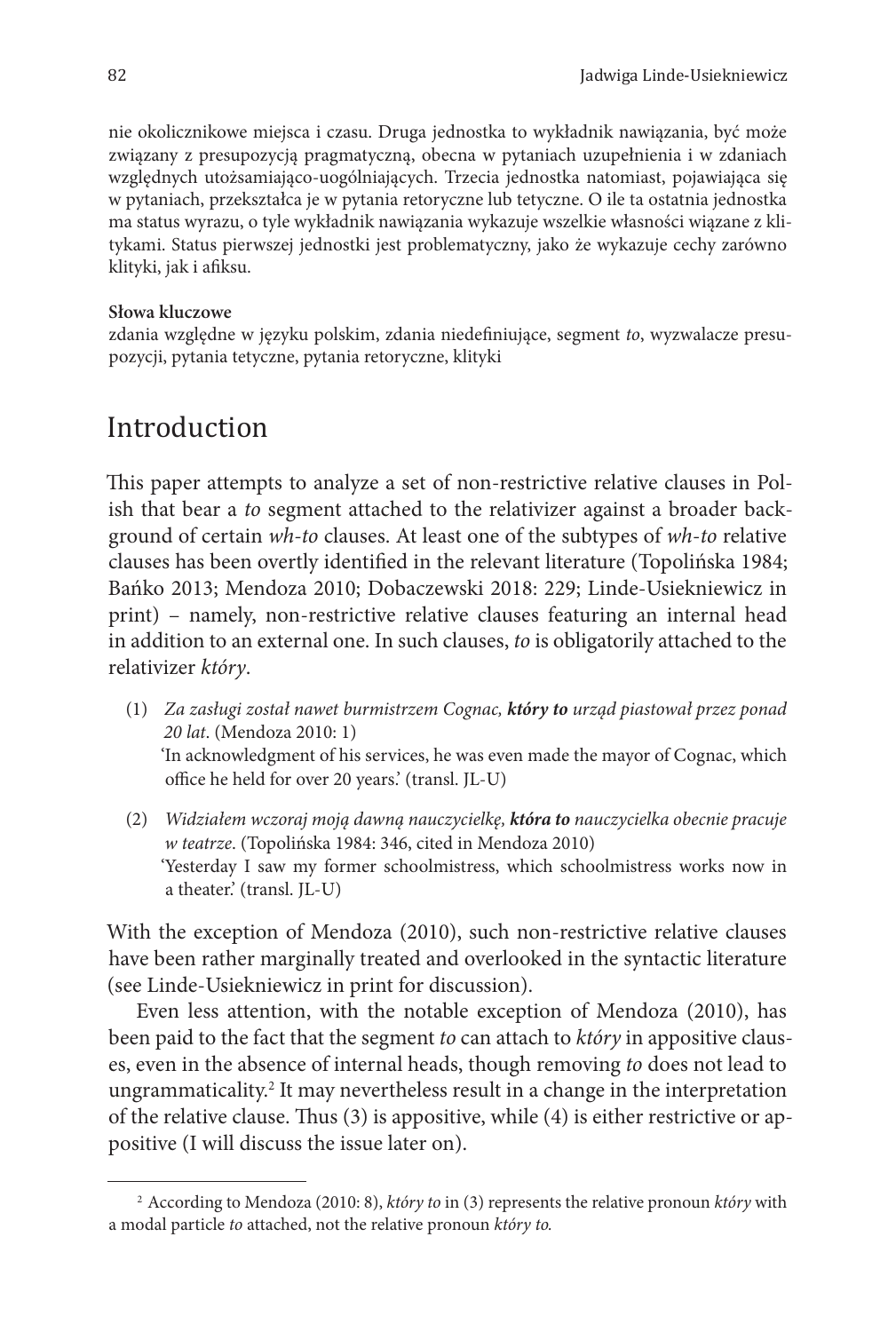- (3) *Dawno, dawno temu, kiedy jeszcze w Warszawie byli cwaniacy, którzy to sprzedawali i most Kierbedzia i kolumnę Zygmunta, powstało powiedzenie: [... ]* (Mendoza 2010: 8) 'A long, long time ago, when in Warsaw there were still conmen, who used to sell both the Kierbedź bridge and King Sigismund's Column, a saying was coined...'  $(transl. IL-U)$
- (4) *Dawno, dawno temu, kiedy jeszcze w Warszawie byli cwaniacy, którzy sprzedawali i most Kierbedzia i kolumnę Zygmunta, powstało powiedzenie: [... ]* (Mendoza 2010: 8) 'A long, long time ago, when in Warsaw there were still conmen who used to sell both the Kierbedź bridge and King Sigismund's Column, a saying was coined...' (transl. JL-U)

The same author also rightly notes that *to* can attach (optionally) to interrogative pronouns, again with a subtle shift of meaning, noted by the author:

- (5a) *A dokąd to idziesz?* (Mendoza 2010: 8) 'And where are you going?'
- (5b) *A dokąd idziesz?* (Mendoza 2010: 8) 'And where is it that you are going?'

Both corpus data and my own linguistic intuitions confirm that *to* can attach to a wider range of elements, which have a rather complex array of various syntactic functions. It attaches to all kinds of interrogative pronouns, as shown in (6), to their homonyms used as relativizers, cf. (7) and (8), as well as to their homonyms used as conjunctions introducing adverbial clauses, as shown in (9).

- (6) *Kiedy to ostatnio wygraliśmy u siebie?* (NKJP) 'When was the last time we won at our home ground?' (transl. JL-U)
- (7) *Zeszłego lata, kiedy (to) Jan się urodził*, *było bardzo ciepło.* 'Last summer, when Jan was born, (it) was very warm' (adapted from Citko 2016: 92)
- (8) *Nie chcę, by powtórzyła się sytuacja z ubiegłego weekendu, gdzie to podczas upalnej niedzieli, tłumy miłośników kąpieli, korzystały z niej na Gliniaku w Bolęcinie.* (NKJP) 'I don't want last weekend's situation to repeat, where during a hot Sunday crowds of bathing enthusiasts bathed in the Gliniak (quarry pond) in Bolęcin'. (transl. JL-U)
- (9) *Dziesięć lat temu trafił do Księgi Guinnessa, kiedy to jako jedyny 70-latek wykonał 201 stójek na rękach…*(NKJP) 'Ten years ago he made it into the Guinness Book of Records, when as the only seventy-year-old he performed 201 handstands...' (transl. JL-U)

The segment *to* in *który to* has been classified as a linking marker (Polish: *wykładnik nawiązania*) by Topolińska (1984: 346) and by Mendoza (2010: 7) as a part of the relativizer. Some interesting insights into the function of the *to* segment in questions come from Mendoza's (2010) informers, who link it to the speaker's perspective on what is being said.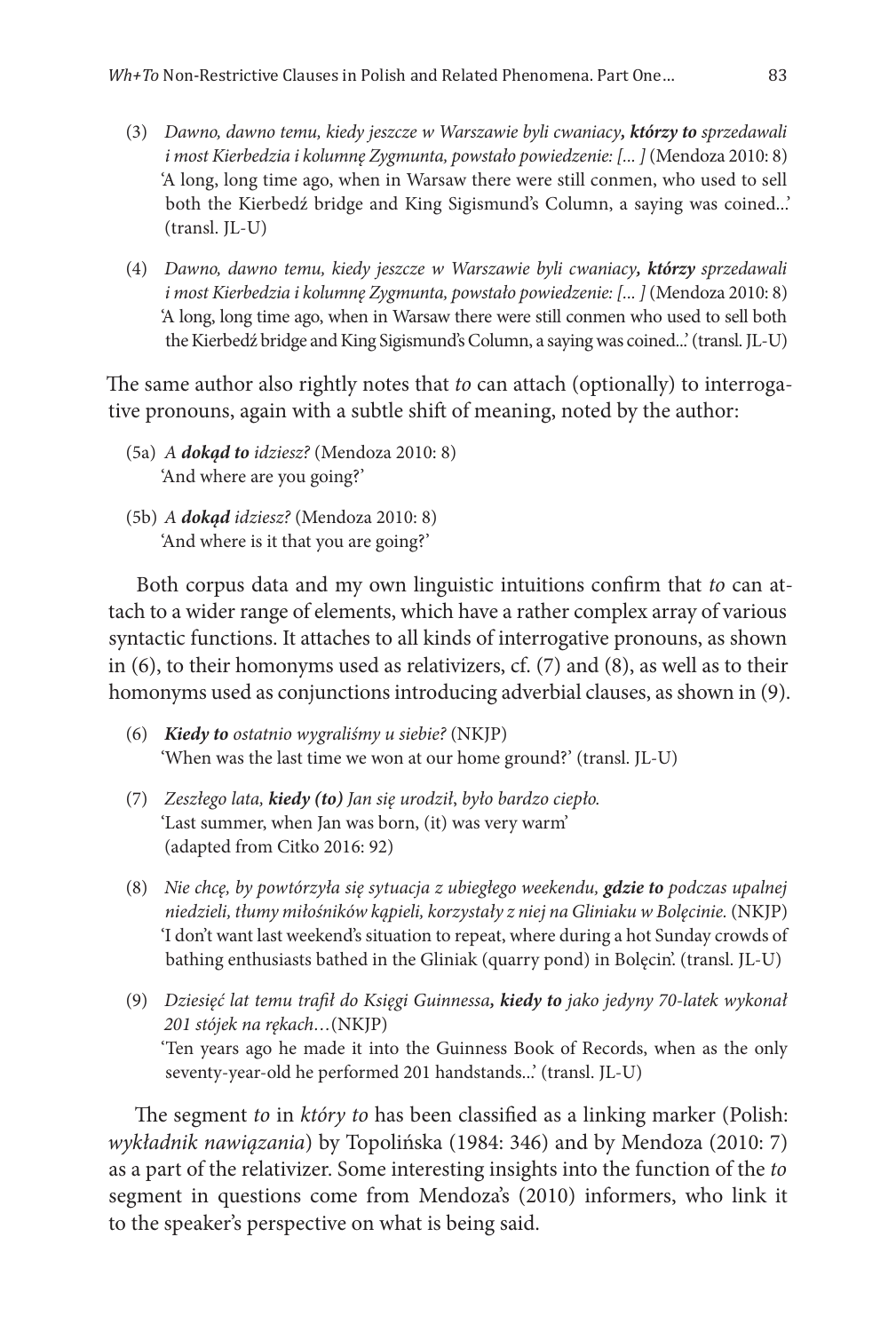The relative clauses with *który to* are rightly recognized both by Mendoza (2010) and by Citko (2016) as non-restrictive relative clauses. Yet, in Polish, non-restrictive relative clauses can be formed with *który* alone, with the already mentioned exception of relative clauses with an internal head. One example, cited above in (4), comes from Mendoza (2010), others can be easily found in Citko (2016).

This paper will address several related questions. One is to identify the nature of the *to* segment appearing in all the examples given so far and in further instances discussed in Part Two. The main question is whether in all instances *to* represents the same element or not. In other words, are we dealing here with relativizers and/or interrogative pronouns to which *to* is appended to alter, albeit subtly, the semantics of a clause or even independent interrogative sentence, or are we dealing with distinct sets of function words, distinguished by the presence vs. absence of the sequence *to*, or is the situation somehow more complex? The second view seems to be espoused by Mendoza (2010: 7). With reference to *który to* in clauses with internal heads she writes:

The question how to analyze the complex *który to* in relative clauses with internal nucleus is relatively clear. Since the element *to* cannot be omitted in such constructions, the sequence *który to* must be interpreted as one unit. The expression is to be regarded as a separate lexeme, as another relative pronoun besides *który, co* etc. The element *to* then has the status of an affix, with which the relative pronoun is derived from the question pronoun *który*. (trans. JL-U)3

At the same time she seems to be in favor of treating all the other instances of attached *to* she discusses as featuring a separate particle.

The remainder of this part of the paper is dedicated to an overview of Polish relative clauses with and without *to*. Section 1 discusses types of relative clauses present in Polish. Section 2 focuses on a more fine-grained typology of appositive clauses in general. In section 3, the impact of *to* on the clauses presented in Section 1 is discussed, and specifically, it is shown that its role seems to be that of cancelling all readings but the appositive. In Closing remarks I will briefly sum up the findings presented in this part of the paper and announce the issues to be discussed in the second part of the paper, which discusses the presence of *to* after *wh*-conjunctions and *wh*-interrogative pronouns and presents an attempt to establish the function of *to* in relative clauses,

<sup>3</sup> "Die Frage, wie der Komplex *który to* in Relativsätzen mit internem Nukleus zu analysieren ist, ist relativ eindeutig. Da das Element *to* in solchen Konstruktionen nicht weggelassen werden kann, muß die Folge *który to* als eine Einheit interpretiert werden. Der Ausdruck ist als eigenes Lexem, als weiteres Relativpronomen neben *który, co* etc. zu werten. Das Element *to* hat dann den Status eines Affixes, mit dem das Relativpronomen vom Fragepronomen *który*  abgeleitet wird."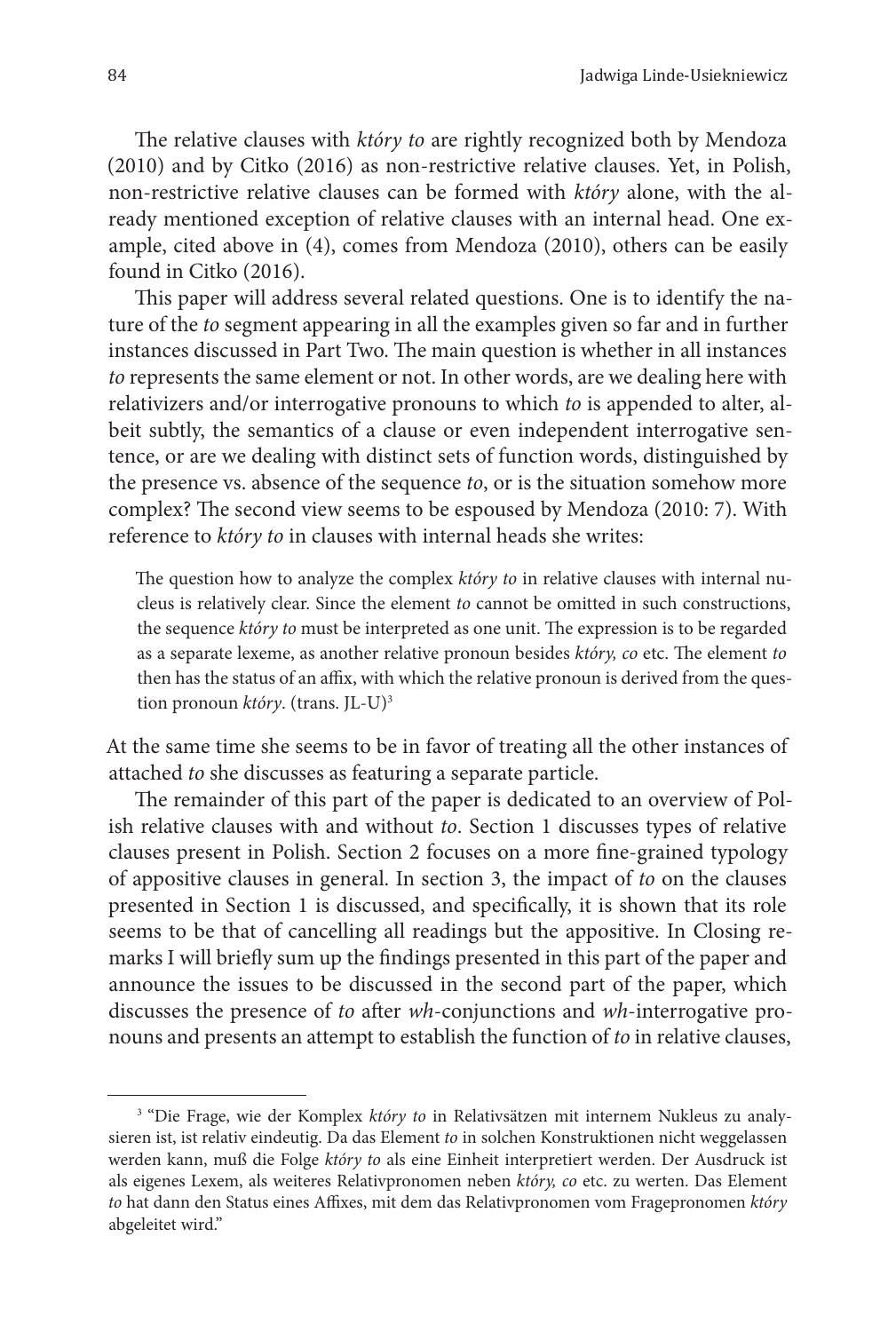interrogatives and adverbials. The numbering of sections and examples is continuous for both parts.<sup>4</sup>

# 1. Restrictive and non-restrictive relative clauses in Polish

#### 1.1. Restrictive and appositive clauses

It is widely recognized that some languages have formal devices distinguishing restrictive and appositive relative clauses in writing, e.g. the choice of relativizer and punctuation, with the restrictive relative clause not being separated from the matrix clause by commas. In Polish this distinction is absent, since there is a prescriptive orthographic rule that has all subordinate clauses separated by commas. In addition, the same element heads both kinds of relative clauses, as can be seen in the following pair adapted from Mendoza (2010):

- (10) *Człowiek, którego wybrano burmistrzem, okazał się oszustem.* 'The man whom they had elected mayor turned out to be a swindler.' (transl. JL-U)
- (11) *Jerzy*, *którego wybrano burmistrzem, okazał się oszustem*. 'George, whom they had elected mayor, turned out to be a swindler.' (transl. JL-U)

While *który* is the default relative pronoun in Polish (cf. Grzegorczykowa 2004; Guz 2017),<sup>5</sup> relative clauses referring to time or place can be introduced by uninflected *kiedy* 'when' and *gdzie* 'where' respectively. They tend to be appositive, though a restrictive reading is possible in some instances, as in (12) and in (13):

- (i) *Ci ludzie, którzy/co tu przychodzą…* 'These people who/that come here' (Guz 2017: 3)
- (ii) *Te jabłka, które /co masz tu na stole*

(iii)*Ten nauczyciel, co go spotkałeś.* this teacher co he\_Acc meet\_2ndPs\_Sg\_Past 'This teacher you met.' (adapted from Guz 2017:11)

<sup>&</sup>lt;sup>4</sup> A terminological remark is necessary here. In English-language literature there is a tendency to use term *appositive* with reference to typical non-restrictive clauses (cf. Cinque 2008; Citko 2016; de Vries 2005, among others). Following this terminological convention, I will be using the term 'non-restrictive' in a broader sense, i.e. with reference to any relative clause that is not restrictive.

<sup>5</sup> Relative clauses can be introduced by *co* (which in contrast to *który* does not inflect for gender, number and case), e.g.:

<sup>&#</sup>x27;These apples which/that you have here on the table' (Guz 2017: 3) In contrast to *który* relatives, *co* relatives can bear a resumptive pronoun, coreferential with the head noun (cf. Guz 2017)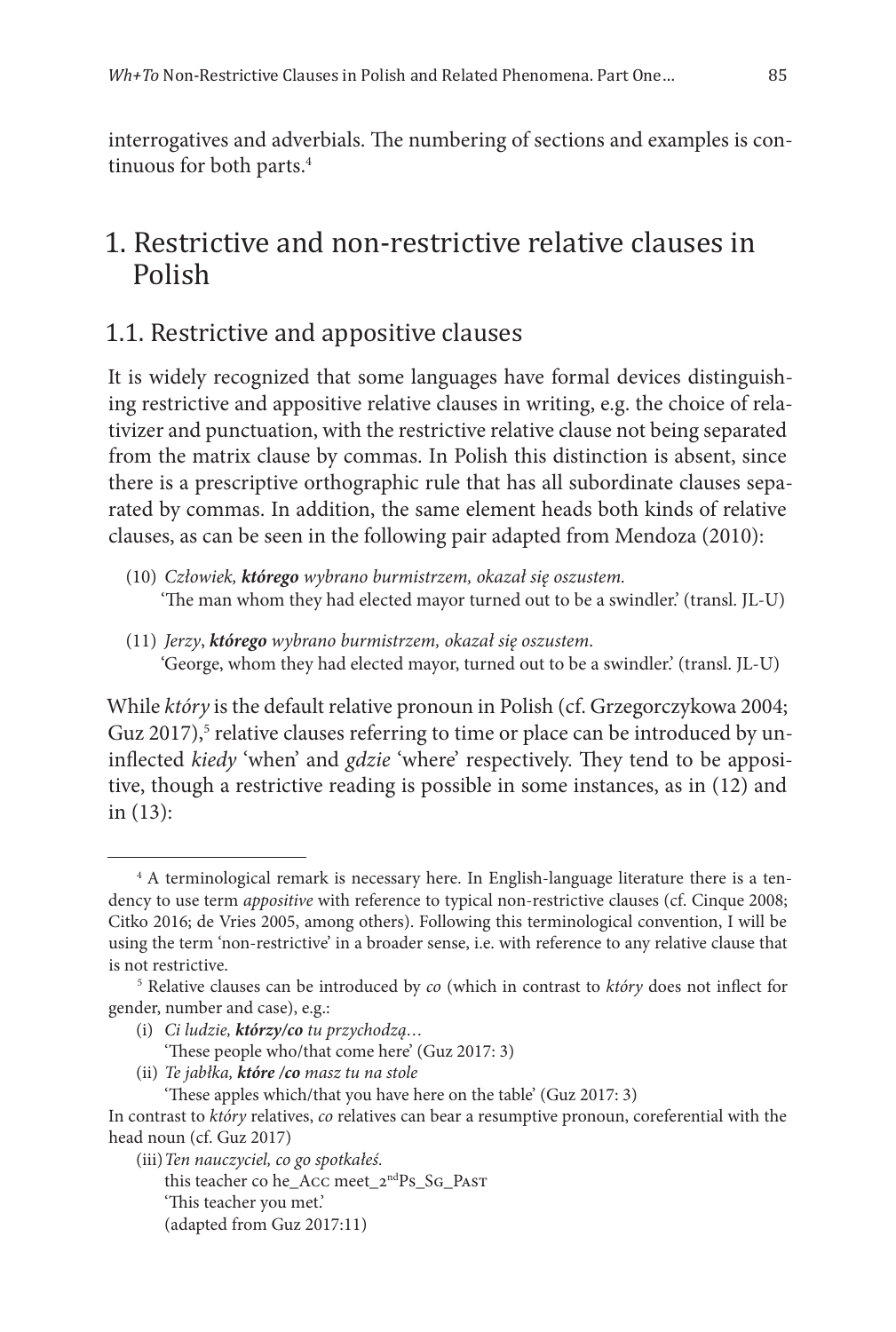- (12) *Tęsknię za czasami, kiedy z wakacji przywoziło się rolkę filmu ORWO 36x24*. (adapted from NKJP) T miss the times when one used to bring back a roll of  $\rm ORWO^6$  film 36x24 from one's holidays.' (transl. JL-U)
- (13) *Na zakończenie sezonu mamy jakieś lampki wina, są kraje, gdzie wino podaje się do kolacji, nawet wśród sportowców.* (adapted from NKJP)

'To end the season glasses of wine are served, there are countries where wine is served with dinner, even among the athletes.' (transl. JL-U)

They are nevertheless more frequent in appositive relative clauses, where the head is specific enough to block the restrictive reading:

- (14) *Z przystanku korzysta sporo ludzi [,] szczególnie w niedziele i święta, kiedy wracają z kościoła do domu*. (adapted from NKJP) 'The [bus] stop is used by many people, particularly on Sundays and [religious] holidays, when they return home from church.' (transl. JL-U)
- (15) *Spektakl zaczyna się na schodach prowadzących do Teatru Wielkiego, gdzie zamiast kurtyny uniosły się w górę plansze ze scenami z przedstawienia.* (adapted from NKJP)

'The show starts on the stairs leading to the Great Theater, where panels depicting scenes from the play have been raised instead of a curtain.' (transl. JL-U)

# 1.2. 'Third kind' and degree relative clauses

Beyond the restrictive vs. appositive dichotomy, there exists a whole array of relative clauses that do not restrict the scope of the head noun, yet they do not behave as appositives. Among them there are 'third kind' relatives, which include 'degree' relatives and 'kind' relatives, e.g. (16a–b) and (17) respectively:

- (16a) *Jack looked at the mice that there were in the cage.* (de Vries 2005: 9)7
- (16b) *Jill spilled the milk that there was in the can.* (de Vries 2005: 4)
- (17) *John is almost the doctor that /#who/#which his father was.* (Grosu and Landman 1998: 150)

In English, both degree relatives and kind relatives obligatorily feature the complementizer *that* and not a *wh*-relative pronoun. It has been convincingly demonstrated that they cannot be considered restrictive. In the case of degree

<sup>6</sup> An East-German manufacturer of color films.

<sup>7</sup> Concerning this example de Vries (2005: 9) writes: "Notice that the meaning is not restrictive in the usual sense: there is no implied group of mice that is not in the cage; rather, the whole amount of mice in the domain of discourse is in the cage. In short, the relative clause contains a degree variable, which is maximalized upon." On the other hand, given the relativizer *there*  and the punctuation, even though the whole amount of mice in the domain of discourse is in the cage, the relative clause cannot be considered appositive.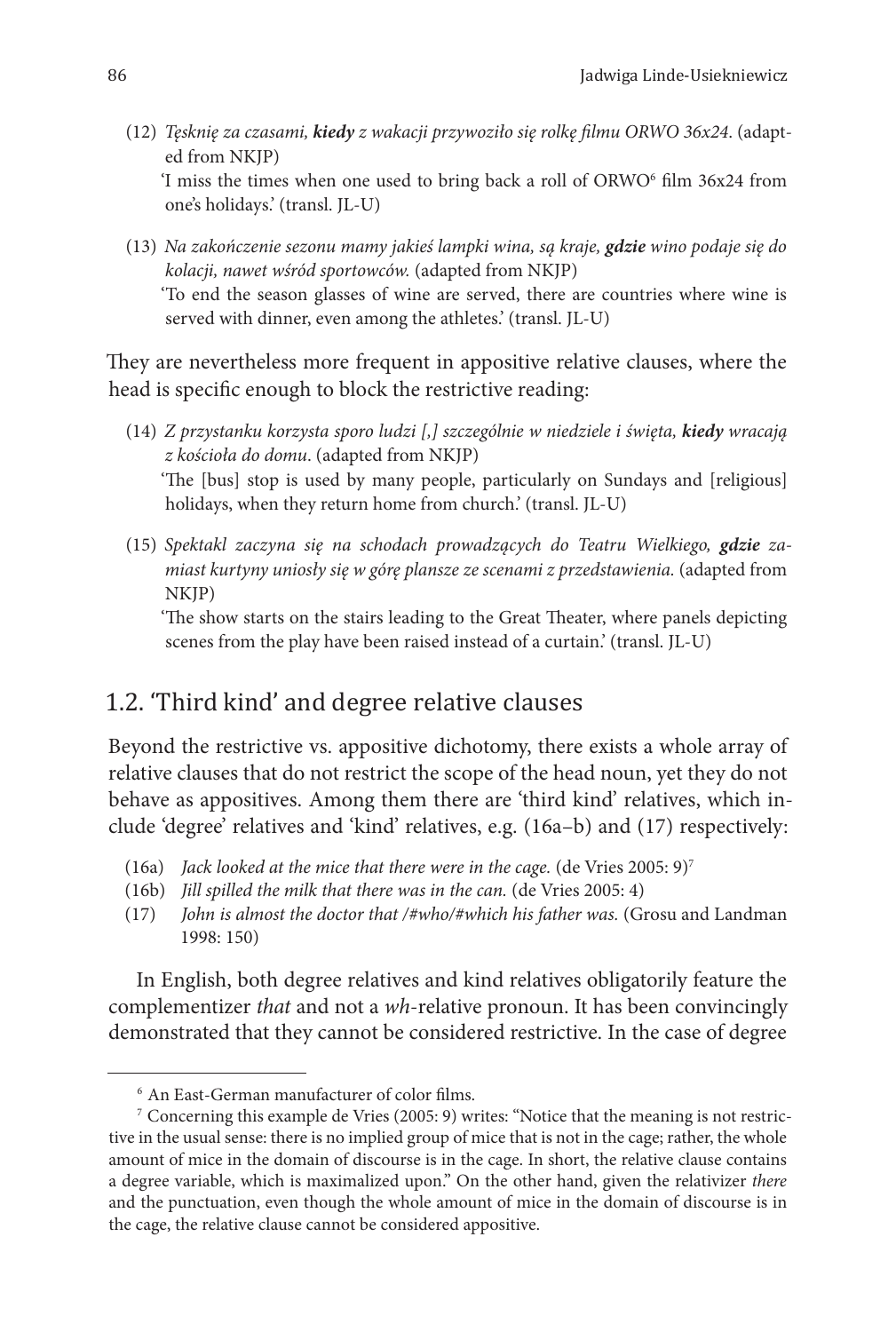relatives in English the evidence is provided by obligatory *there*. In other languages they are identified by a universal semantic-syntactic feature of disabling stacking, i.e. introducing a sequence of relative clauses that would jointly delimit the scope of the head (de Vries 2005: 9–10).

(18) *Jack looked at the mice that there were in the cage (\* that there had been freely walking in the house yesterday*). (de Vries 2005: 9-10)

In Polish, scope relatives with *który* cannot be formally distinguished from restrictive relatives. As a result, (19), that is a Polish rendering of (18), has both the restrictive and the degree reading:

(19) *Jack przyglądał się czterem myszom, które były w klatce.* 'Jack looked at the four mice that (there) were in the cage.' (transl. JL-U)

On the restrictive reading the four mice are contrasted against some other mice outside the cage, and possibly in the same room, and under degree reading there is no suggestion of other mice being outside the cage (cf. footnote 7).

When *który* is substituted by *jaki*, the reading becomes exclusively that of degree since stacking is impossible with *jaki,* as seen in (20b).

- (20a) *Jack przyglądał się czterem myszom, jakie były w klatce.* 'Jack looked at the four mice that there were in the cage.' (transl. JL-U)
- (20b) *Jack przyglądał się czterem myszom, jakie były w klatce,* (\**jakie wczoraj biegały wolno po domu*). 'Jack looked at the mice that there were in the cage (\*that there had been freely walking in the house yesterday.)' (transl. JL-U)

In explicit kind relatives in Polish the presence of *jaki* and not of *który* is obligatory, as can be seen in Polish translation of (17), presented here as (21).

(21) *Jan jest prawie takim lekarzem, jakim/\*którym był jego ojciec.* 'John is almost the doctor that his father was*.*' (transl. JL-U)

The difference is even more notable in the negative versions of (21), i.e. (22a) and (22b) respectively:

- (22a) *Jan nie jest (takim) lekarzem, jakim był jego ojciec.* 'John is not the doctor that his father was*.*' (transl. JL-U)
- (22b) *Jan nie jest (\*takim) lekarzem, którym był jego ojciec.* 'John is not a doctor, who his father was*.*' (transl. JL-U)

While (22a) gets a unique reading under which Jan is still a doctor, albeit somehow lacking in professional capacities in comparison to his father, (22b) is only marginally acceptable with the relative clause getting appositive reading and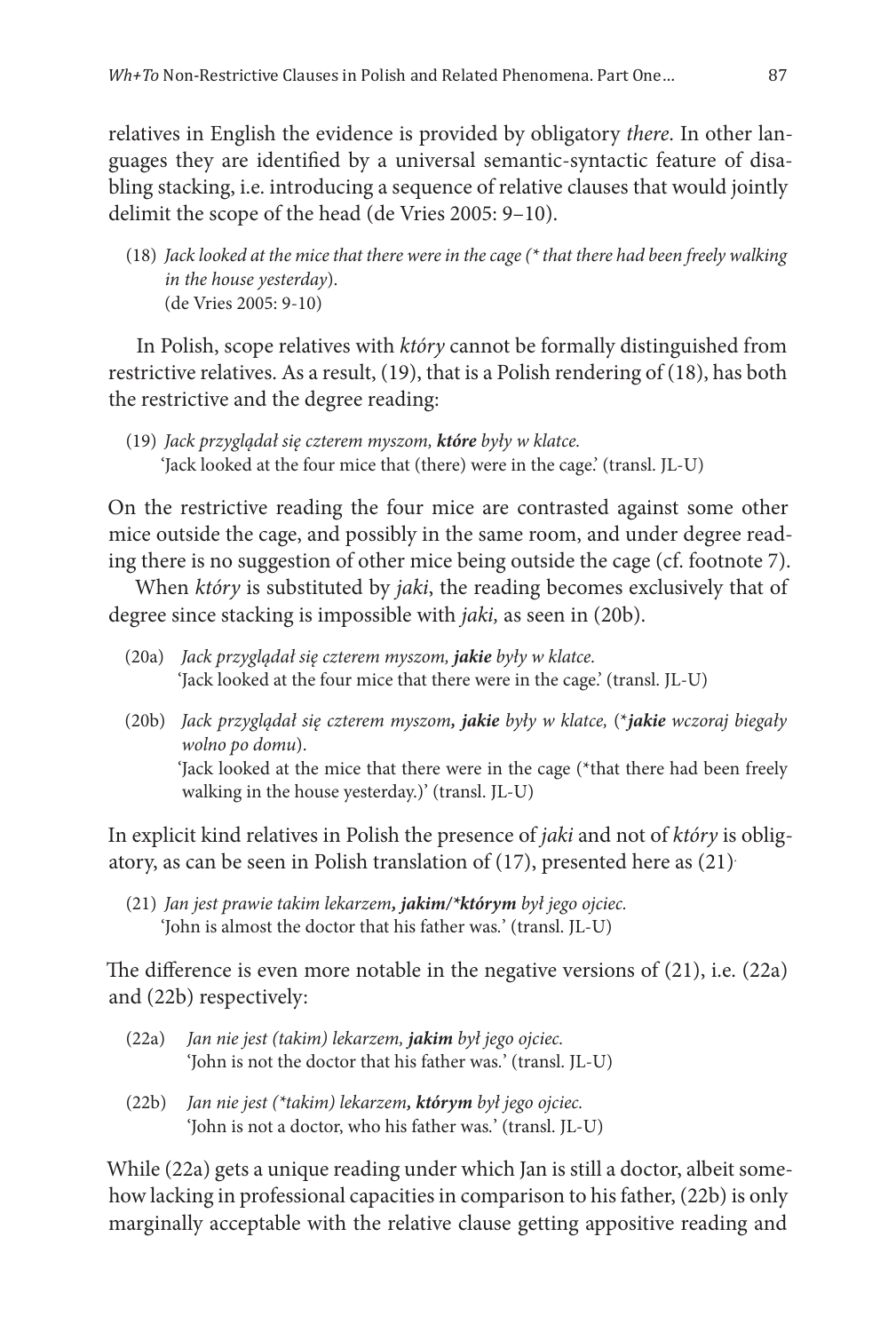parenthetical intonation. The meaning is that Jan did not follow his father's profession.8

The existence of *jaki* relative clauses has been noted in Przepiórkowski et al. (2002: 218-219). The analysis provided there follows Buttler et al. (1971: 375– 376), and accordingly kind relatives are dubbed rather misleadingly 'identifying-generalizing' (Polish: *utożsamiająco-uogólniająca*). Yet the examples provided by Przepiórkowski et al. constitute clear evidence that *jaki*-relatives are in fact kind relatives, e.g.:

- (23a) *to nie (taka) dziewczyna, jaką znałem* 'it is not the girl that I used to know' (transl. JL-U) Kind reading: it is the same person, but she has changed
- (23b) *to nie (ta) dziewczyna, którą znałem* 'it is not the girl I knew' (transl. JL-U) Restrictive reading: it is a different person
- (23c) *widziałam faceta, jakiego byś polubił* 'I saw a bloke that you would like' (transl. JL-U) Kind reading: a person of a type you would like
- (23d) *widziałam faceta, którego byś polubił* 'I saw a bloke that you would like' (transl. JL-U) Restrictive reading: you would like this person
- (23e) *zobaczyłam twarz, jakiej się nie zapomina* 'I saw a face that one does not forget' (transl. JL-U) Kind reading: I saw an unforgettable face
- (23f) *zobaczyłam twarz, której nie zapomnę* 'I saw a face I will not forget' (transl. JL-U) Restrictive reading: I will not forget that particular face

All the clauses described above, i.e. restrictive, appositive and 'third kind' clauses meet the semantic-syntactic criteria of relative clause: their meaning describes the nominal head.

<sup>8</sup> An anonymous reviewer is right saying that (22b) would be acceptable as part of a larger utterance, e.g. *Jan nie jest takim lekarzem, jakim był jego ojciec. Ojciec bowiem był chirurgiem, a Jan jest okulistą.* 'Jan is not the same kind of doctor that his father was. The father was a surgeon, while Jan is an ophthalmologist.' In my opinion in such sequence *takim* needs to bear a contrastive sentence stress. This is one of several instances where my judgment of acceptability differs from that of the reviewer. For the lack of space, I cannot discuss all the partly amended examples provided by the reviewer.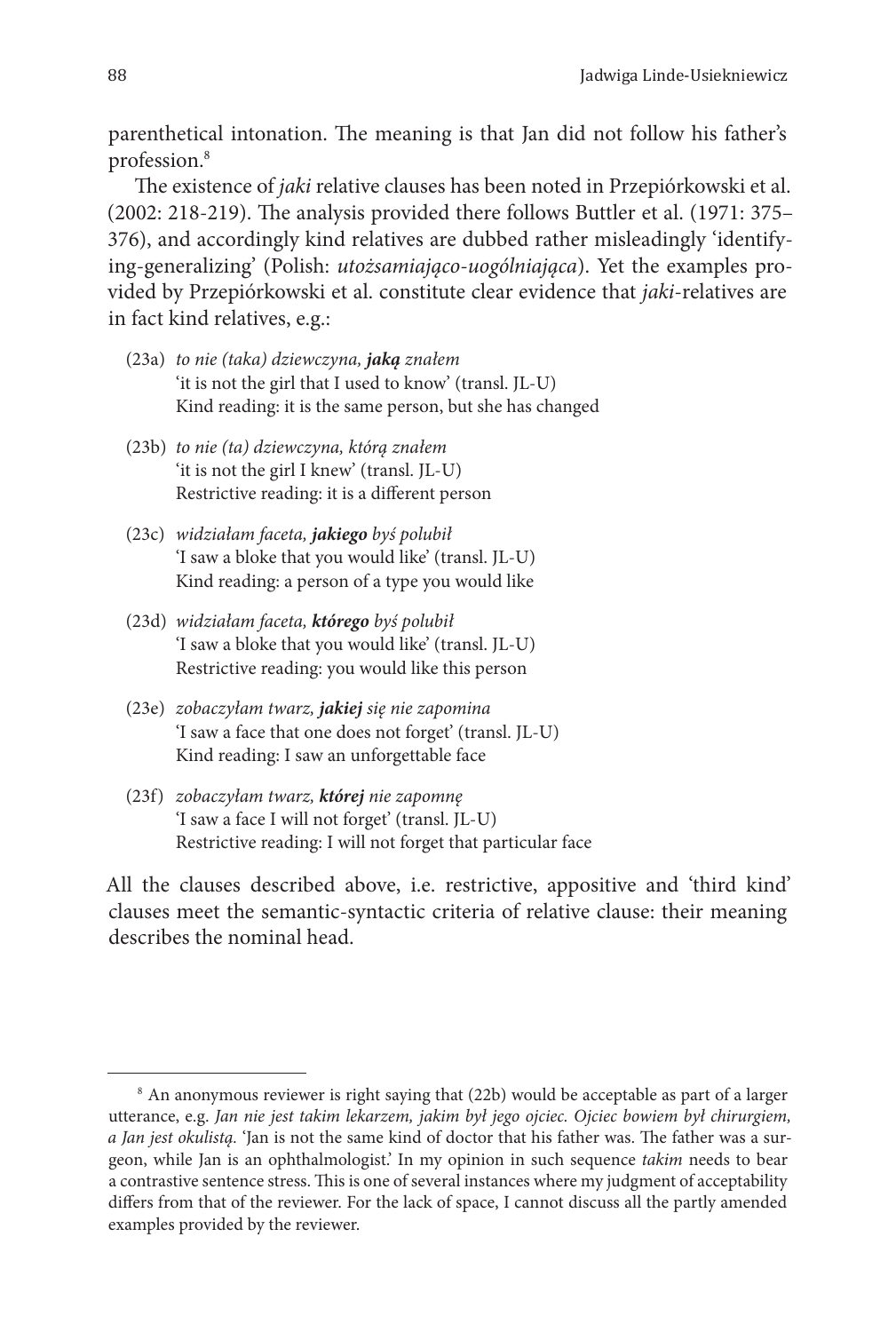### 1.3. Pseudo-relative clauses

Besides relative clause patterns discussed above there is a second set of syntactic patterns, considered not relative clauses but pseudo-relative clauses. One sub-type has been recognized in the literature, e.g. Cinque (1996), Rafel (2001).

- (24) Italian: *Ho visto Mario che correva a tutta velocità.* French: *J'ai vu Mario que courait a à toute Vitesse.* 'I saw Mario that was running at great speed.' (Cinque 1996: 244)
- (25) Spanish: *He visto a María que corría.* 'I saw Mary who was running.' (Rafel 2001: 3)

According to Rafel (2001: 3) pseudo-relative clauses (PR in the quote below) have certain characteristics that distinguish them from relatives:

- (i) In the PR, the that-constituent does not modify the DP [i.e. determiner phrase], but it rather expresses a situation in which that DP is a participant. This is what allows the whole construction to express an event in progress. […]
- (iii) Differently from a relative clause, the DP can only be interpreted as (or associated with) the subject of the embedded finite verb.
- (iv) The tense of the that-constituent must match the tense of the matrix clause only in the PR.
- (v) And only in the PR the DP can be extracted leaving the that-constituent behind.

Cinque (1996) and Rafel (2001) recognize the existence of pseudo-relatives in Romance languages and in English. However, pseudo-relatives of this type are also available in Polish, e.g.:

(26) *Widziałam Marię, która biegła co sił w nogach*. 'I saw Mary who was running as fast as she could.' (transl. JL-U)

Despite the presence of a proper name, the relative clause in (26) cannot be considered appositive, since it can be negated when the matrix clause is negated, e.g.:

- (27) *Nie widziałam Marii, która biegła co sił w nogach*.
	- 'I did not see Mary who was running as fast as she could.' (transl. JL-U)
	- 1. I did not see Mary at all, though she was running at that time.
	- 2. I did see Mary, but she was not running at that time.

One of the defining features of pseudo-relative clauses discussed so far is its tense specification matching the tense in the matrix clause. In fact, the observed event described in the pseudo-relative and the act of observation described in the matrix clause need to be simultaneous. Yet there is another type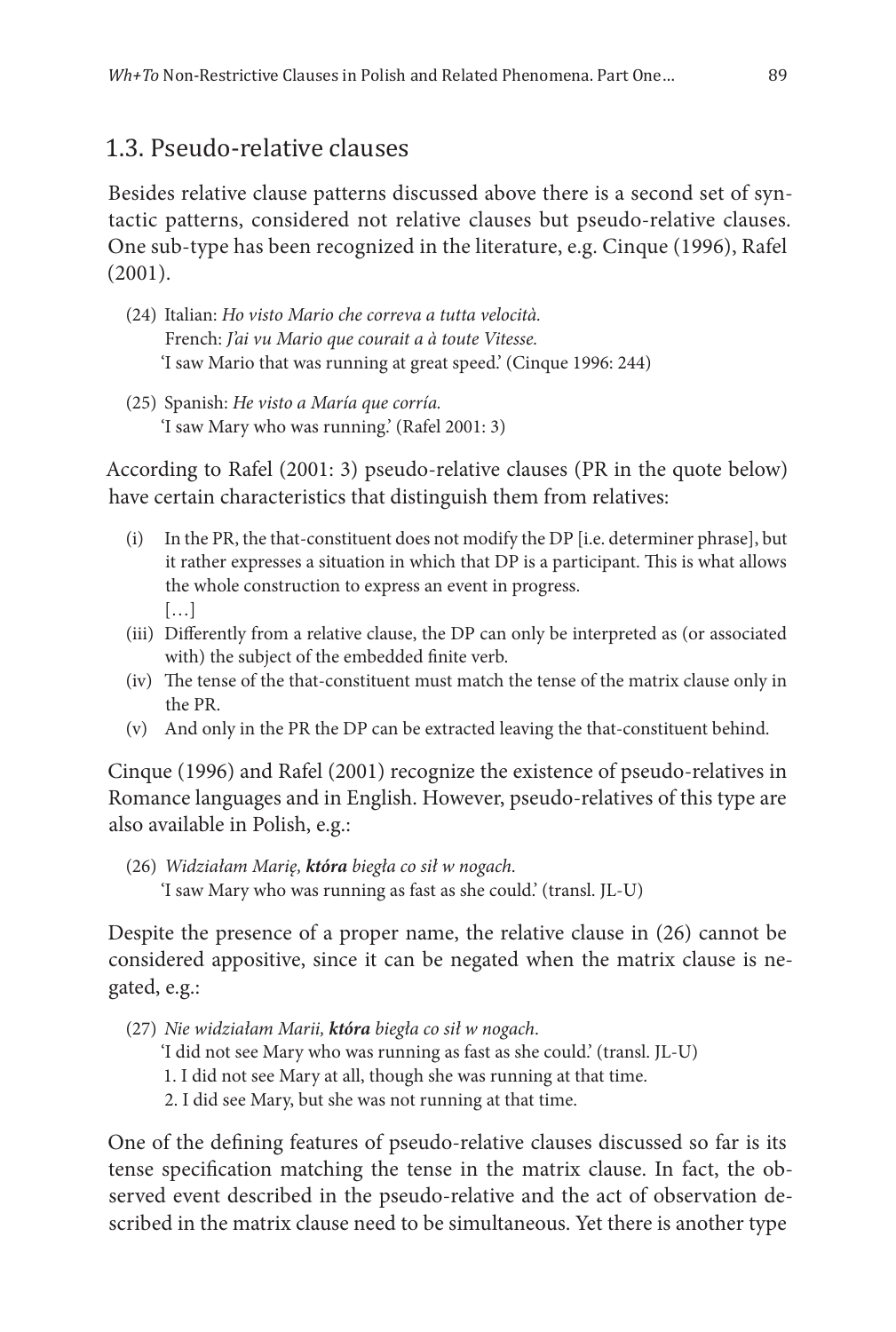of relative-like clauses in which, in spite of the formal matching of tenses in both clauses, the subordinate clause describes a subsequent event, e.g.<sup>5</sup>

(28) *They invited John, who accepted/refused the invitation.*

As I have demonstrated in Linde-Usiekniewicz (2012: 181), these are not appositive relative clauses, since they cannot preserve the subordinate clause when the matrix is negated. Thus, negating them leads to incoherence:

(29) \**They did not invite John, who accepted/refused the invitation.*

This type of *który* subordinate clause is present in Polish, as can be seen in (30) and (31), which are direct translations of (28) and (29), respectively.

- (30) *Zaprosili Jana, który przyjął/odrzucił zaproszenie.* (=(28), transl. JL-U)
- (31) *\* Nie zaprosili Jana, który przyjął/odrzucił zaproszenie.* (=(29) transl. JL-U)

In contrast to the first type of pseudo-relatives, in pseudo-relatives describing subsequent events, the relativizer need not be associated with the subject of the finite verb in the subordinate clause (cf. point (iii) in the quote from Rafel 2001 above), e.g.:

(32) *Zaprosili Jana, którego ten fakt bardzo ucieszył.* 'They invited John, whom this fact greatly pleased.'

As rightly noted by Grzegorczykowa (2004: 119), such clauses, which she identifies as pseudo-relative as well (Polish: *pozornie względne*), do not provide further characteristics of the apparent head, but they contain information about a subsequent event. In addition, they may also resemble restrictive, and not appositive relative clauses, since the noun in the matrix clause does not need to be a proper name, though an appositive reading is also available:

(33) *Weszli do pokoju, w którym rozpoczęto rozmowę.*

'They entered a/the room, in which the conversation began.' (transl. JL-U) Consecutive reading: they $_i$  entered the room in which they $_i$  started the conversation 'They entered a/the room in which the conversation had begun.' (transl. JL-U) Restrictive reading: they $_{\rm i}$ entered the room in which they $_{\rm j}$  had started the conversation 'They entered the room, in which the conversation had begun.' (transl. JL-U) Appositive reading: they $_{\rm i}$  entered the room, in which they $_{\rm j}$  had started the conversation (adapted from Grzegorczykowa 2004: 119)

The ambiguity between relative and pseudo-relative readings of (33) is due to the referential ambiguity of the verb form *rozpoczęto*, considered impersonal

<sup>9</sup> This example is partly similar in content to Citko's (2016: 88): *John, who/\*that/\*Ø got the offer, will probably refuse*, but the division of content between matrix and subordinate clauses is the reverse.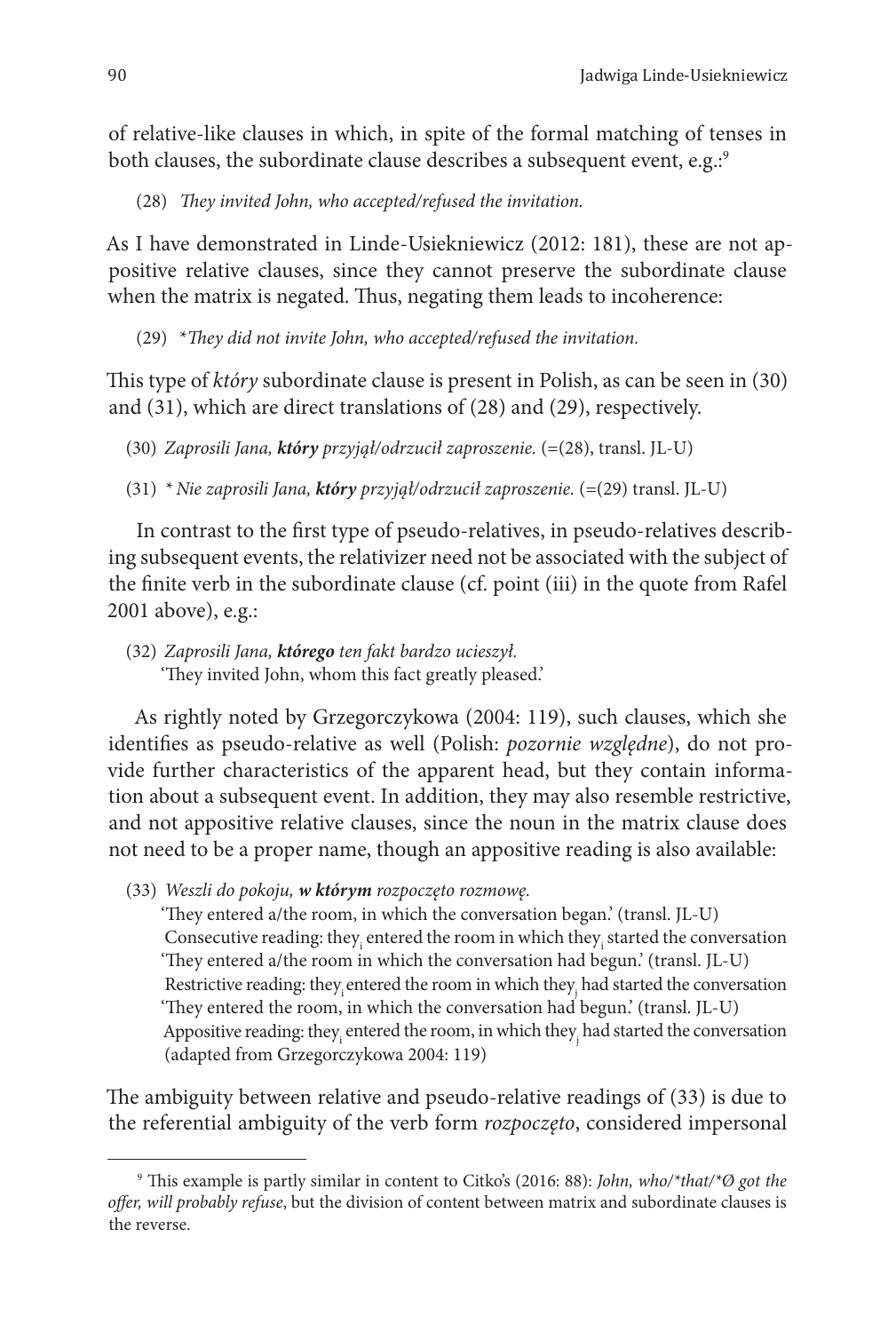in Polish. The function of this finite form is to underspecify the identity of the external argument of the verb (Bogusławski 1984) while maintaining an active structure of the clause. In the pseudo-relative reading, the tacit external argument of the impersonal verb form has to be identical with the subject of the matrix clause, while in the restrictive and appositive relative readings it cannot.

If the matrix clause is negated, the sentence is not incoherent, but it acquires either a restrictive or an appositive reading, yet in both cases the people who enter are not the same as the people who talk, and the beginning of the conversation is no longer subsequent to the act of entrance:

(34) *Nie weszli do pokoju, w którym rozpoczęto rozmowę.*

'They did not enter the room in which the conversation had begun.' (transl. JL-U) Restrictive reading: they<sub>1</sub> did not enter the room in which they<sub>2</sub> had begun the conversation

'They did not enter the room, in which the conversation had begun.' (transl. JL-U) Appositive reading: they<sub>1</sub> did not enter the room, in which they<sub>2</sub> had begun the conversation

# 2. Types of appositive relative clauses

In the previous section, which has focused on relative and pseudo-relative clauses that cannot be considered either restrictive or appositive, the latter have been presented as if they were quite uniform. This, however, is not the case.

First of all, there is a distinction proposed by Cinque (2008) between integrated and unintegrated appositive relative clauses.10 This distinction is marked formally in Italian (Cinque 2008) by the choice of *che/cui* complementizer/relativizer in the former and *il quale* relativizer in the latter<sup>11</sup>:

(35) *Inviterò anche Giorgio, che/il quale abita lì vicino.* 'I will invite also G., that/who lives nearby.' (adapted from Cinque 2008: 100–101)

*Il quale* relatives share some of their syntactic properties with *che/cui* relatives, which are therefore immaterial for the distinction here, yet there is a set of features that are proper to *il quale* relatives only.<sup>12</sup> These are:

<sup>&</sup>lt;sup>10</sup> The sense of the term 'unintegrated' as used by Cinque should not be confused with the sense it is given in studies of spontaneous speech (cf. Guz 2017 and the literature cited therein). 11 The distinction between *che* and *cui*, amply discussed in the work cited, is immaterial here.

 $12$  In fact, these semantic-syntactic features are applied universally to distinguish between integrated and unintegrated appositive relative clauses in general (Cinque 2008; Citko 2016).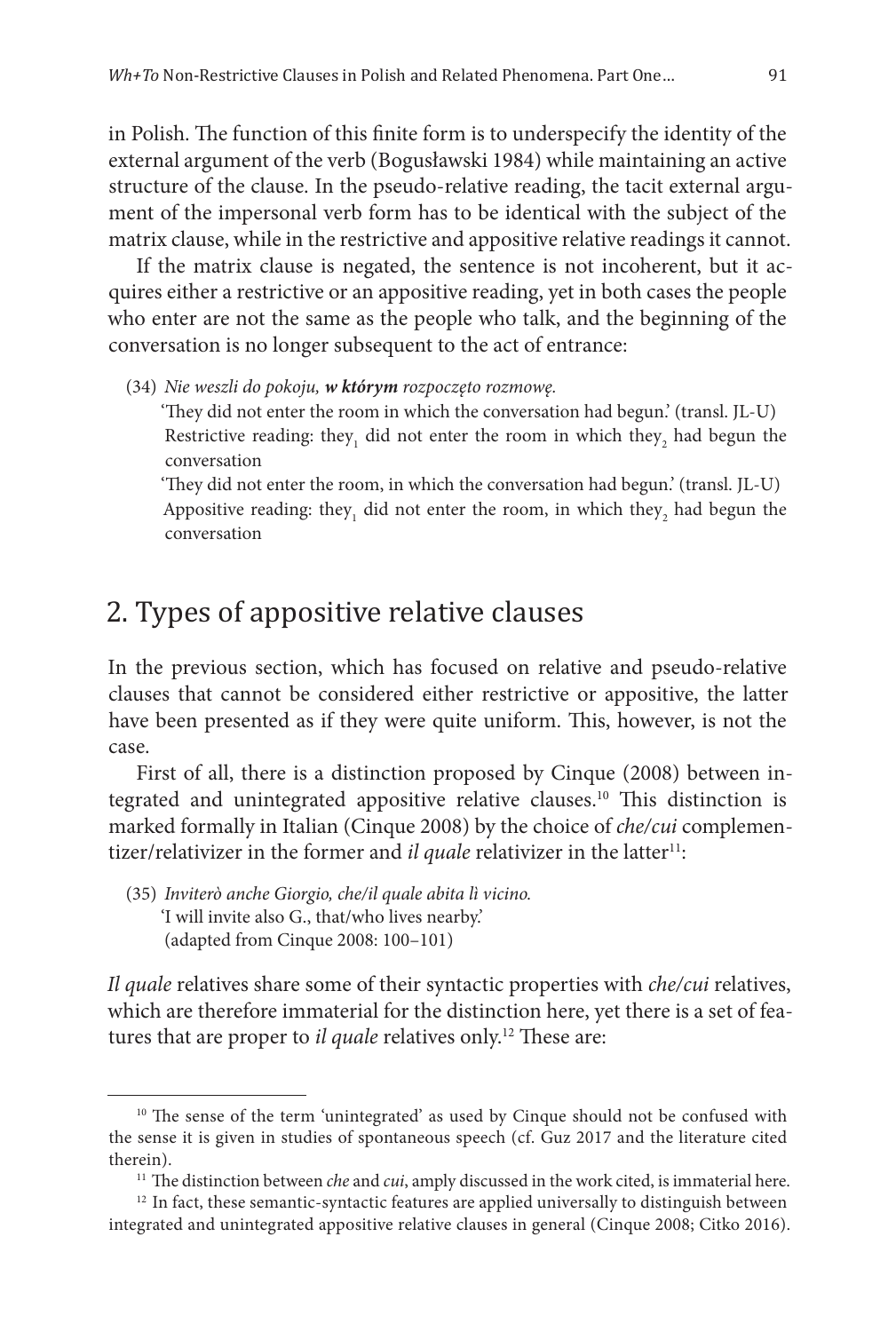### 2.1. Heavy pied-piping

(36) *Inviterò anche Giorgio, il fratello del quale è uno dei nostri più cari amici. \*Inviterò anche Giorgio, il fratello di cui è uno dei nostri più cari amici.* 'I will invite also G., the brother of whom is one of our dearest friends.' (Cinque 2008: 101)

### 2.2. Allowing for non-declaratives in the relative

(37) *Ci sono poi i Rossi, per i quali, ti prego, cerca di trovare una sistemazione al più presto. \*Ci sono poi i Rossi, per cui, ti prego, cerca di trovare una sistemazione al più presto.* 'There are then the R.'s, for whom please try to find an accommodation as soon as possible.' (adapted from Cinque 2008: 103)

2.3. Non-adjacency to the head

(38) *Da quando i russi se ne sono andati, i quali non si erano mai veramente integrati con la popolazione, la pace è finita.*

*\*Da quando i russi se ne sono andati, che non si erano mai veramente integrati con la popolazione, la pace è finita.*

'Since the Russians left, who never really intermingled with the population, there is no more peace.'

(adapted from Cinque 2008: 103)

#### 2.4. Split antecedents

(39) Se Carlo<sub>i</sub> non amava più Anna<sub>y</sub> i quali<sub>i,j</sub> d'altra parte non si erano mai voluti vera*mente bene, una ragione c'era.* 'If C. was no longer in love with A., who at any rate never really loved each other,

there was a motive.' (Cinque 2008: 104)

### 2.5. Internal heads and lack of identity between internal and external head

- (40) *Questo farmaco, col quale farmaco il Ministero intende iniziare la sperimentazione, è il frutto di molti anni di lavoro*. 'This medicine, with w[h]ich medicine the Ministry intends to begin the experiment, is the result of many years' work.' (Cinque 2008: 105)
- (41) *Ha raggiunto la fama con "Il giardino dei Finzi-Contini", il quale romanzo ha poi anche avuto una riduzione cinematografica*. 'He became famous with *Il giardino dei Finzi-Contini*, which novel was then also made into a film.' (Cinque 2008: 105)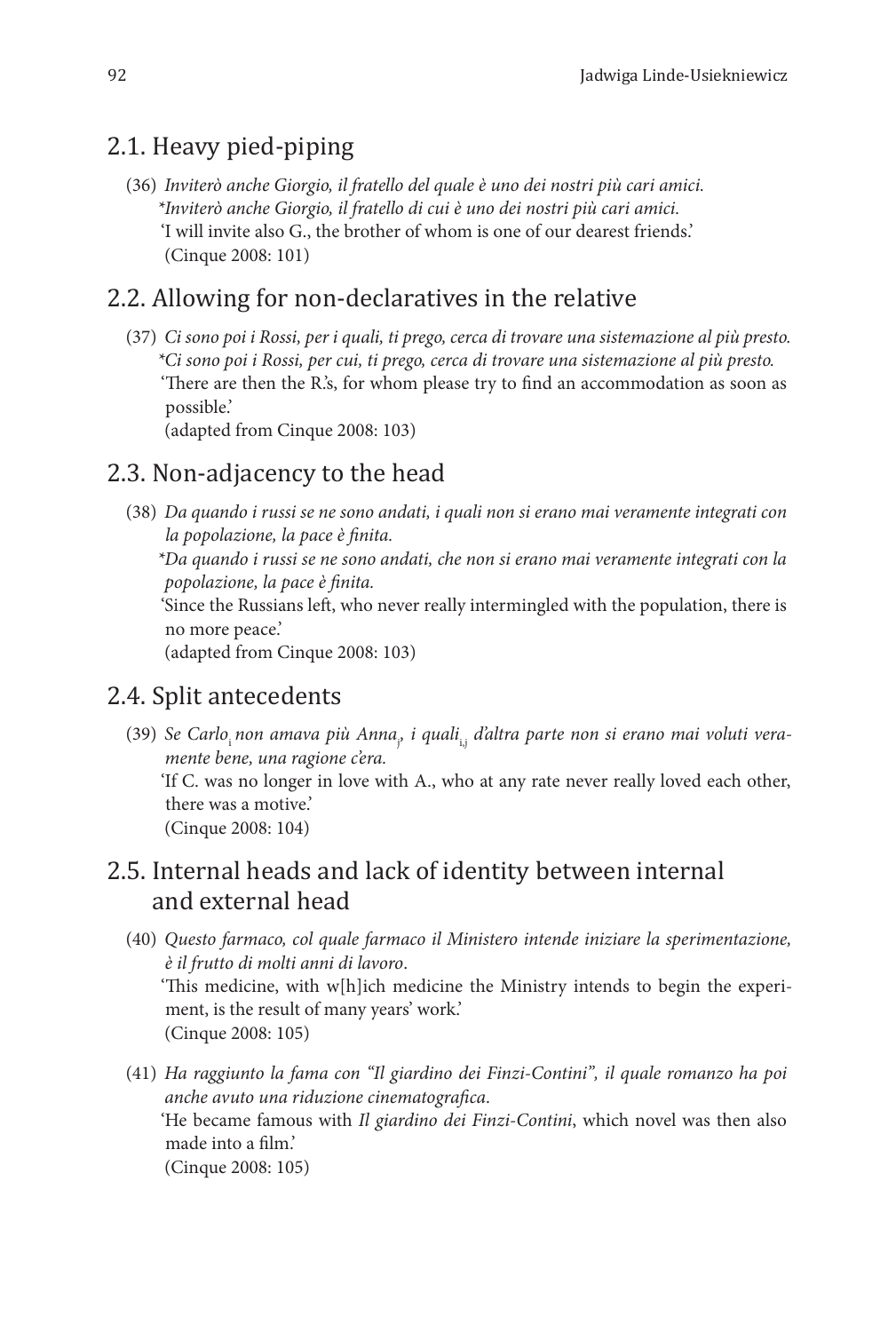In addition, *il quale* relatives, which are normally marked for gender and number that has to match the gender and number of the head, allow for such mismatch, e.g.:

- (42) *Non era certo un romanziere, la prima virtù dei quali è quella di catturare l'interesse del lettore*. 'He was no novelist (sing.), the first virtue of whom (pl.) is that of catching the reader's interest.' (Cinque 2008: 106)
- (43) *Il Cairo, la quale/\*il quale è la capitale dell'Egitto,...* '(Lit.) the (masc.) Cairo, the which (fem./\*masc.) is the capital city of Egypt,' (Cinque 2008: 106, adapted gloss)

In the second part of his paper Cinque applies the criteria that distinguish integrated and unintegrated appositive relative clauses and demonstrates that English appositive relative clauses are in fact unintegrated, while Chinese appositive relatives are integrated. Citko (2016) applies the same criteria to Polish and arrives at the conclusion that Polish appositive relative clauses are unintegrated, similarly to English ones.

The distinction between integrated and unintegrated appositive relative clauses, as presented above, is made on almost purely syntactic grounds and leads both Cinque and Citko to propose different models for derivation of each type of relative clauses within a generative framework. Almost no attention is paid to the possible semantic distinctions between the two types, even though in some contexts both types are possible (cf. Cinque 2008). While for both types of pseudo-relative clauses discussed above there is a strong semantic constraint on the content of the pseudo-relatives (and in the case of simultaneous pseudo-relatives on the form as well), there seems to be no such constraint on appositive relative clauses. Though in most instances their content contributes to the discourse (cf. Loock 2007), such contributions are varied and there may be no formulable constraints on their semantic purport. In fact, appositive relative clauses can contain material that is relevant to the speaker and possibly their audience, but not to the matter at hand, e.g.:

- (44) *Stephen Lawrence's mother yesterday warned that it could take more than one generation to implement the changes stemming from the inquiry into her son's racist murder. Doreen Lawrence spoke at the inaugural Stephen Lawrence memorial lecture, delivered by the Prince of Wales. Her son, who was 18 in 1993 when stabbed to death at a bus stop, had dreamed of becoming an architect, and the prince used his speech to announce a scholarship named after him aimed at increasing ethnic minority architects.* (adapted from Loock 2007: 351–352)
- (45) *When Steven Soderbergh, who has already directed Clooney in "Out of Sight", phoned to tell me he was planning to do a remake of the film, I jumped for joy.* (adapted from Loock 2007: 346)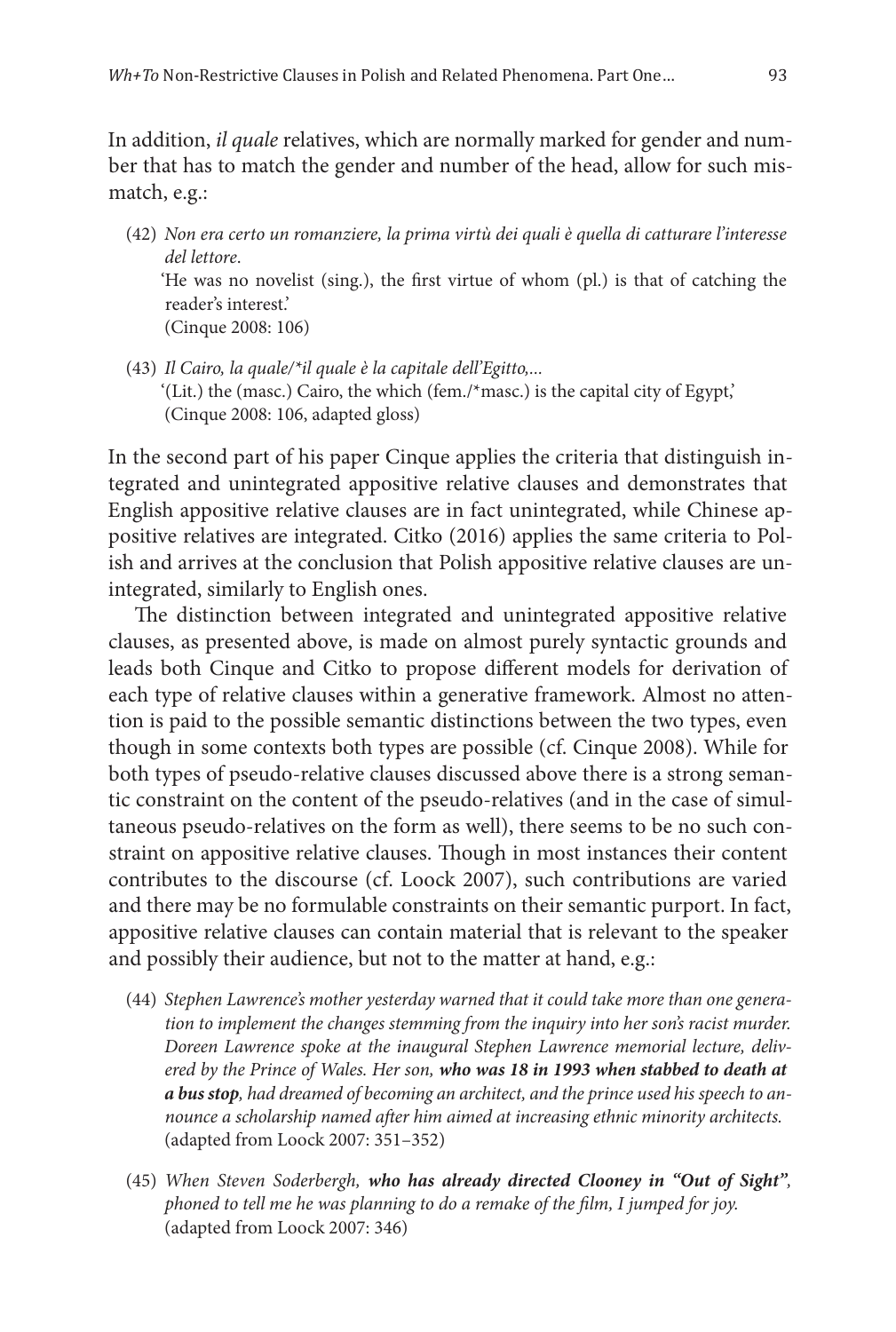Moreover, it is possible to construct a sentence with an appositive relative clause semantically unconnected to the matrix, although they may be quite rare in naturalistic data, since actual speakers may be quite reluctant to bring such extraneous material into their discourse.

(46) *Janek, który urodził się w piątek//ubiera się na różowo//biega w maratonach//…//, studiuje matematykę.* 'John, who was born on a Friday//dresses in pink//runs in marathons//..., studies mathematics.' (transl. JL-U)

On the other hand, appositive relatives can contain material crucial to the meaning of the entire utterance.

(47) *C. Dyas (. . .) confirmed that the blood donated by the seven vCJD victims was taken before 1999, when the authority introduced new safety procedures designed to remove prions, the infectious proteins thought to transmit vCJD*. (Loock 2007: 347)

To distinguish between the two situations, I will call those appositive relative clauses in which the content is crucial to the utterance 'at-issue' appositives, however contradictory the term sounds, and those where it is not will be referred to as 'parenthetical' appositives.<sup>13</sup> It is quite possible that on purely semantic and discourse grounds there is no clear-cut distinction between the two, and there may simply be a cline of 'at-issue-ness', from clearly parenthetical, as in (46) to strongly at issue as in (47), with (44) and (45) falling somewhere in-between.

Wrapping up: in some languages it is possible to distinguish integrated and unintegrated appositive relative clauses on the basis of their syntax, e.g. in Italian. Other languages apparently only possess one kind of appositive relatives: either only unintegrated, as English and presumably Polish, or only integrated, as Chinese. Among unintegrated appositive clauses one finds those with internal head besides the external one. On the other hand, on the semantic grounds, the distinction can be made between 'at-issue' appositives and parenthetical appositives. Languages with unintegrated appositive clauses seem to possess

<sup>&</sup>lt;sup>13</sup> The term 'at issue' has been borrowed from AnderBois et al. (2010) though with a radically different interpretation from the one Authors give and which is generally understood when the notion is discussed (cf. Koev 2018). As Koev (2018) puts it: "At-issue content must then have at least two properties. First, it is primary or carries the main theme of discourse. This property is often expressed by saying that at-issue content is relevant to the discourse topic or the question under discussion. Second, at-issue content is what is being negotiated among interlocutors before it is added to the common ground". As a consequence, there is one type of at-issue-ness that is associated with assertion (Koev 2018), and that is the sense discussed in AnderBois et al. (2010), who contrast it explicitly with 'appositive' (as can be seen from the title of their paper.) In my usage here at-issue-ness becomes a feature of an otherwise appositive clause. Such possibility has been noted by Simons (2007), who though does not use the term 'at issue', yet presents a strong case for the content of an appositive relative clause being as important to the purport of an utterance as that of the matrix clause, with a most telling example *Jane, who once supported the Republicans, is now a committed Democrat* (Simons 2007: 1053).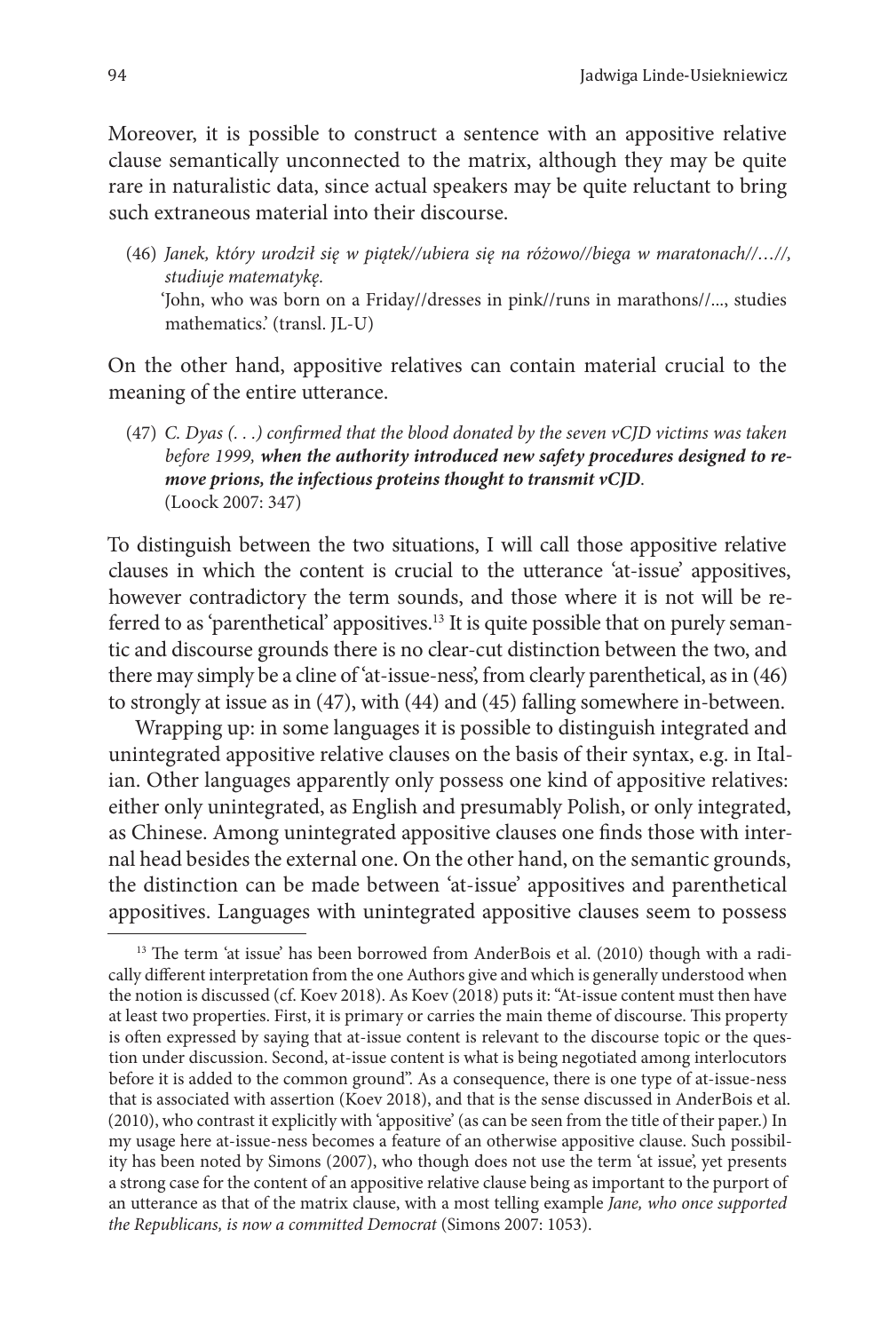both semantic kinds, since relevant examples can be easily rendered in Polish, and possibly most Romance languages.

# 3. *Wh-to* and *wh-to*-less relative and pseudo-relative clauses in Polish

In the previous two sections I have focused on a syntactic-semantic typology of relative clauses (including pseudo-relative clauses) available in Polish. As could be seen from the examples above, and as is confirmed in literature (Mendoza 2010; Linde-Usiekniewicz in print), only double headed appositive relative clauses obligatorily bear the *to* segment. Yet it has been noted that at least *który* appositive relatives without internal heads have a *który to* variant (compare (3) and (4) in the Introduction). Since the morphosyntactic nature of *to* remains yet to be ascertained (see Mendoza 2010 and Topolińska 1984 cited in the Introduction) for the time being, I will be referring to it simply as a 'segment'.

This section addresses two issues. One is the existence of *to*-bearing counterparts of *wh*-relative and pseudo-relative clauses. The other is how the presence of the segment *to* affects available readings, discussed in the previous section, i.e. the restrictive vs. appositive vs. 'third kind' relative reading and relative vs. pseudo-relative reading. More fine-grained semantic distinctions between *to*-bearing and *to*-less appositive relative clauses will be addressed in Part Two (Section 4)

First of all, restrictive relative clauses never bear *to.* Thus while (10), repeated here for convenience as (47) is ambiguous, (48) is not:

- (47) *Człowiek, którego wybrano burmistrzem, okazał się oszustem.* Restrictive: 'The man whom they had elected mayor turned out to be a swindler.' Appositive: 'The man, whom they had elected mayor, turned out to be a swindler.'
- (48) *Człowiek, którego to wybrano burmistrzem, okazał się oszustem* Appositive only: 'The man, whom they had elected mayor, turned out to be a swindler.'

The situation is more complex in 'third kind' relatives and there is an observable difference between degree and kind relatives. It seems that if the segment *to* is introduced in relatives with *który*, which are ambiguous as to degree vs. restrictive reading, neither degree reading nor restrictive reading is available any longer, and the only possible interpretation is appositive, e.g.:

(49) *Jack przyglądał się czterem myszom, które to były w klatce.* Appositive reading: 'Jack looked at the four mice, which were in the cage.' In degree relatives with *jaki*, which are never ambiguous between restrictive and non-restrictive, the segment *to* seems unacceptable*:*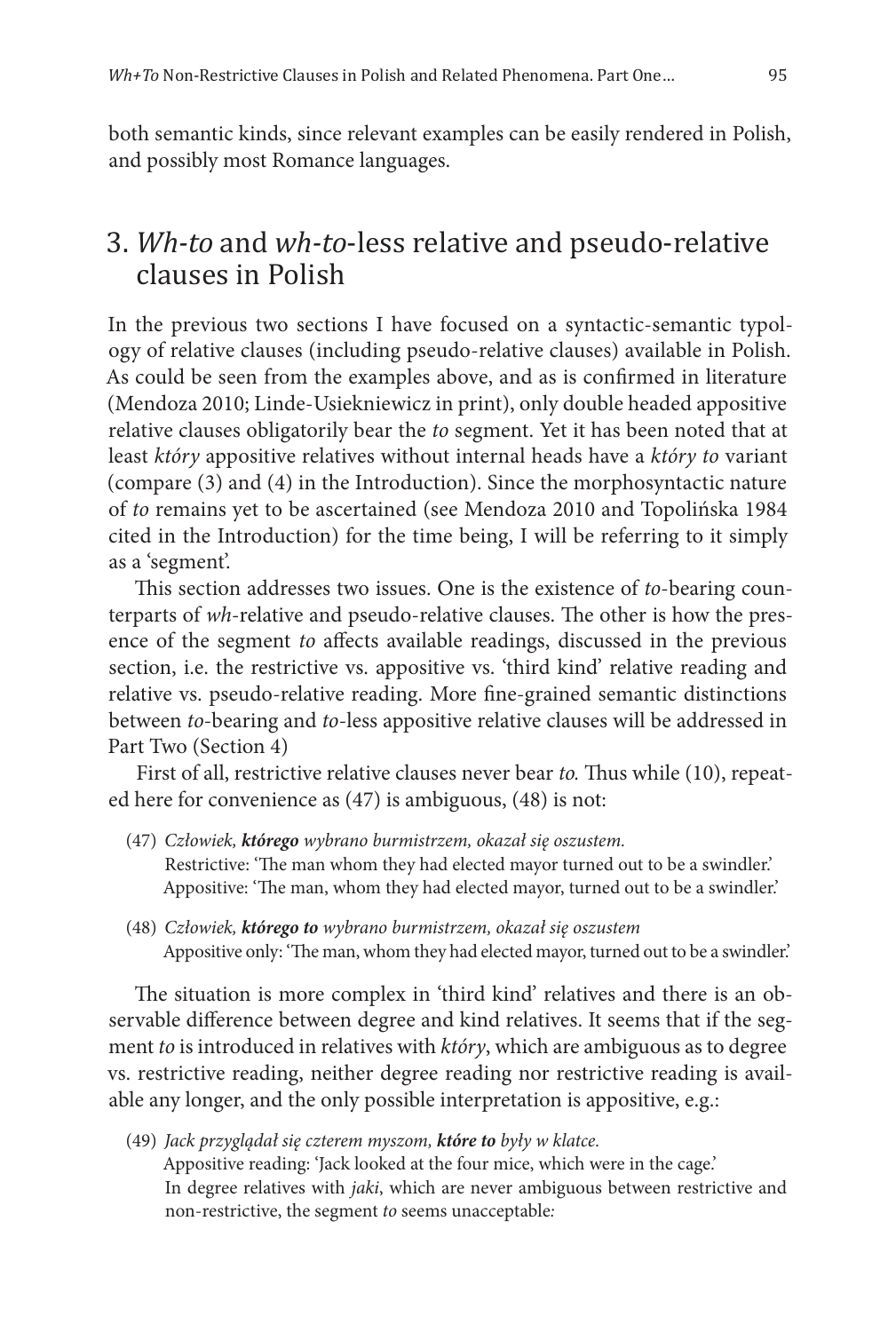(50) *\*Jack przyglądał się czterem myszom, jakie to były w klatce.* 'Jack looked at the four mice that there were in the cage.'

In some, but not all kind relatives with *jaki,* however, *to* can appear, e.g. it is acceptable in (51) and (52), but not in (53a-c), which represent *to*-bearing versions of kind relatives presented in (23):

- (51) *Jan jest prawie takim lekarzem, jakim to był jego ojciec.* 'John is almost the doctor that his father was.'
- (52) *Jan nie jest (takim) lekarzem, jakim to był jego ojciec.* 'John is not the doctor that his father was.'
- (53a) \**to nie (taka) dziewczyna, jaką to znałem* 'it is not the girl that I used to know' Kind reading: it is the same person, but she has changed
- (53b) *\*widziałam faceta, jakiego to byś polubił* 'I saw a bloke that you would like' Kind reading: a person of a type you would like
- (53c) ?*zobaczyłam twarz, jakiej to się nie zapomina* 'I saw a face that one does not forget' Kind reading: an unforgettable face

The constraint appears to be semantic in nature and related to the sense of the noun in the matrix clause. Roughly, *to* is acceptable whenever the noun is used as a predicate, but in addition, it cannot be used referentially, but it must be used adscriptively (see Hengeveld 2008 for the distinction.). In (53a–c) the nouns are both used referentially, and in (53b–c), they are arguments as well. The difference between *jaki* and *jaki to* kind relatives will be further elaborated on below.

The two kinds of pseudo-relative clauses identified above behave differently with respect to *który to.* In the case of simultaneous pseudo-relatives, even if all semantic and syntactic conditions are met, i.e. there is an observation verb in the matrix clause, the subordinate clause refers to an event in progress, and the relativizer is associated with the subject of the subordinate clause, if the subordinate clause is introduced by *który to*, it no longer receives a pseudo-relative reading, but an appositive one. This is seen clearly in instances with negated matrix clause, e.g. in (54), which is a modified version of (27) from Section 1. Here the subordinate clause falls outside the scope of negation, as is the general case of appositive relative clauses:

(54) *Nie widziałam Marii, która to biegła co sił w nogach*. 'I did not see Mary, who was running as fast as she could.' Intended meaning: 'Mary was running but I did not see her'

The consecutive pseudo-relative clauses that resemble appositive relative clauses because they bear a proper noun in the matrix case, maintain their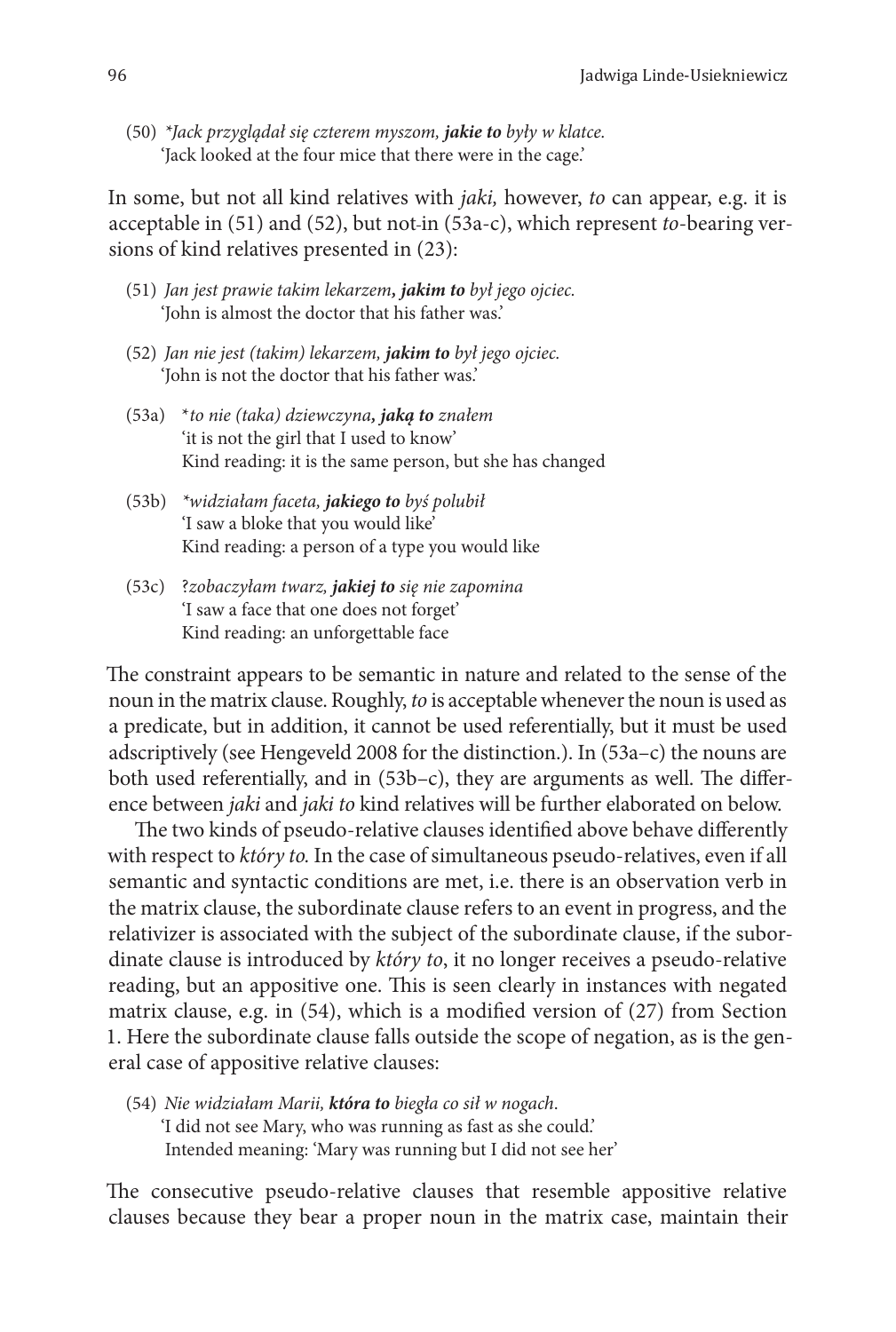pseudo-relative meaning with the subordinate clause bearing *to,* as can be seen in  $(55)-(57)$  (modified versions of  $(30)-(32)$  from Section 1:

- (55) *Zaprosili Jana, który to przyjął/odrzucił zaproszenie.* 'They invited John, who accepted/refused the invitation.' (transl. JL-U)
- (56) *\* Nie zaprosili Jana, który to przyjął/odrzucił zaproszenie.* 'They did not invite John, who accepted/refused the invitation.' (transl. JL-U)
- (57) *Zaprosili Jana, którego to ten fakt bardzo ucieszył.* 'They invited John, whom this fact greatly pleased.' (transl. JL-U)

By contrast, consecutive pseudo-relatives that resemble restrictive relatives and may have a restrictive reading, lose the restrictive reading in favor of an appositive one, but they maintain the consecutive pseudo-relative reading. It can be easily seen in (58) (a modified version of (33) from Section 1):

(58) *Weszli do pokoju, w którym to rozpoczęto rozmowę.* 'They entered a/the room, in which the conversation began.' Consecutive reading: they<sub>i</sub> entered the room in which they<sub>i</sub> began the conversation 'They entered the room, in which the conversation had begun.' Appositive reading: they $_{\rm i}$  entered the room in which they $_{\rm j}$  had begun the conversation

### Closing remarks

Part One of the paper has presented a broad picture of relative clauses identified in theoretical literature and addressed the question which types of relative clauses discussed in the literature can be find in Polish. In addition, the impact of *to* following the relativizer has been discussed.

Regarding the default relativizer *który* it has been shown that while Polish relative clauses with *który* can be interpreted as restrictive, appositive, 'third kind' or pseudo-relatives, *który to* relatives are uniquely appositive. In addition, only *który to*, and not *który* alone can appear in appositive relative clauses with internal heads.

While 'third kind' degree relative clauses with *jaki* are possible, they are not possible with *jaki to*. With kind relatives the situation is more complex and the acceptability of *jaki to* depends on the semantic nature of the head noun. In addition, when possible, *jaki to* suggests that the characteristics implied by the entire predicative nominal phrase (including the kind relative) have been given some attention in previous discourse or at least are assumed by the speaker to be known by the audience.<sup>14</sup> Thus  $(51)$  and  $(52)$ , repeated here for con-

<sup>&</sup>lt;sup>14</sup> The way the impact of *to* is framed here may be seen as an indirect reference in Relevance Theory (Sperber and Wilson 1986). Though my thinking about *to* has been thus influenced, the paper does not attempt to analyze the segment *to* in terms of RT.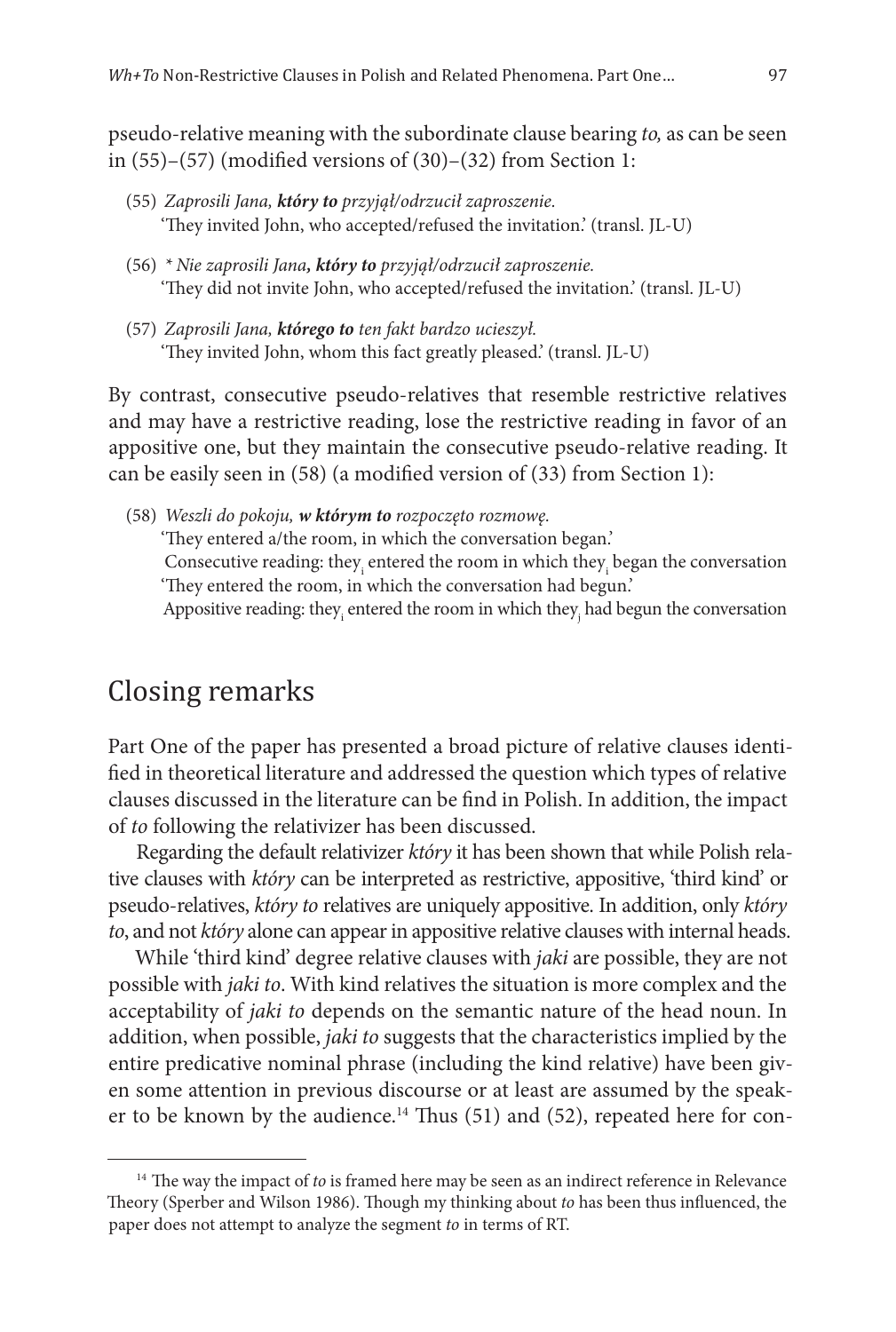venience, are likely to be uttered after professional qualities of Jan's father have been discussed, or at least have been indirectly invoked.

- (51) *Jan jest prawie takim lekarzem, jakim to był jego ojciec.* 'John is almost the doctor that his father was.'
- (52) *Jan nie jest (takim) lekarzem, jakim to był jego ojciec.* 'John is not the doctor that his father was*.*'

Part Two will begin with a closer look at the difference between *to*-bearing and *to*-less appositive clauses. It will also extend the analysis to include the role of *to* in clauses with relativizers *kiedy* 'when' and *gdzie* 'where'*.* Next the question of the role of *to* attached to *wh-* conjunctions *kiedy* 'when' and *gdzie* 'where' *in wh-*adverbials, and the role of *to* attached to the interrogative pronoun in *wh* interrogatives will be addressed. Finally, the possibility of linking the all the observed effects (i.e. in *wh-*relative clauses, *wh-*adverbial clauses and *wh*-interrogatives) to a single element *to* will be discussed.

# References

- AnderBois Scott, Brasoveanu Adrian, Henderson Robert (2010). Crossing the appositive/at-issue meaning boundary. *Proceedings of SALT* 20, 328–346.
- Bańko Mirosław (2013). Porada z dnia 5.12.2013. [https://sjp.pwn.pl/poradnia/haslo/ ktory-to;14742.htm; accessed August 12, 2018].
- Bogusławski Andrzej (1984). Polskie *nieidentyfikacyjne wyrażenia* osobowo-referencjalne. *Polonica* 10, 49–69.
- BUTTLER Danuta, KURKOWSKA Halina, SATKIEWICZ Halina (1971). *Kultura języka polskiego: zagadnienia poprawności gramatycznej* [Polish Grammar and Style: Grammatical Correctness]. Warszawa: Wydawnictwo Naukowe PWN.
- *Cinque* Guglielmo (*1996)*. The pseudo-relative and *acc*-*ing* constructions after verbs of perception. In *Italian Syntax and Universal Grammar*, 244–275, Cambridge: Cambridge University Press.
- Cinque Gugliemo (2008). Two types of non-restrictive relatives. In *Empirical Issues in Syntax and Semantics* 7, Olivier Bonami, Patricia Cabredo Hofherr (eds.), 99–137. [http://www.cssp.cnrs.fr/eiss7/cinque-eiss7.pdf; accessed July 26, 2018].
- Citko Barbara (2016). Types of appositive relative clauses in Polish. *Studies in Polish Linguistics* 11 (3), 85–85.
- Dobaczewski Adam (2018). *Powtórzenie jako zjawisko tekstowe i systemowe. Repetycje, reduplikacje i quasi-tautologie w języku polskim.* [Iteration as a Textual and Systemic Phenomenon: Repetitions, Reduplications in Quasi-Tautologies in Polish] Toruń: Wydawnictwo Naukowe Uniwersytetu Mikołaja Kopernika.
- GROSU Alexander, LANDMAN Fred (1998). Strange relatives of the third kind. *Natural Language Semantics* 6 (2), 125–170.
- Grzegorczykowa Renata (2004). *Wykłady z polskiej składni*. [Lectures in Polish Syntax] Warsaw: Wydawnictwo Naukowe PWN.